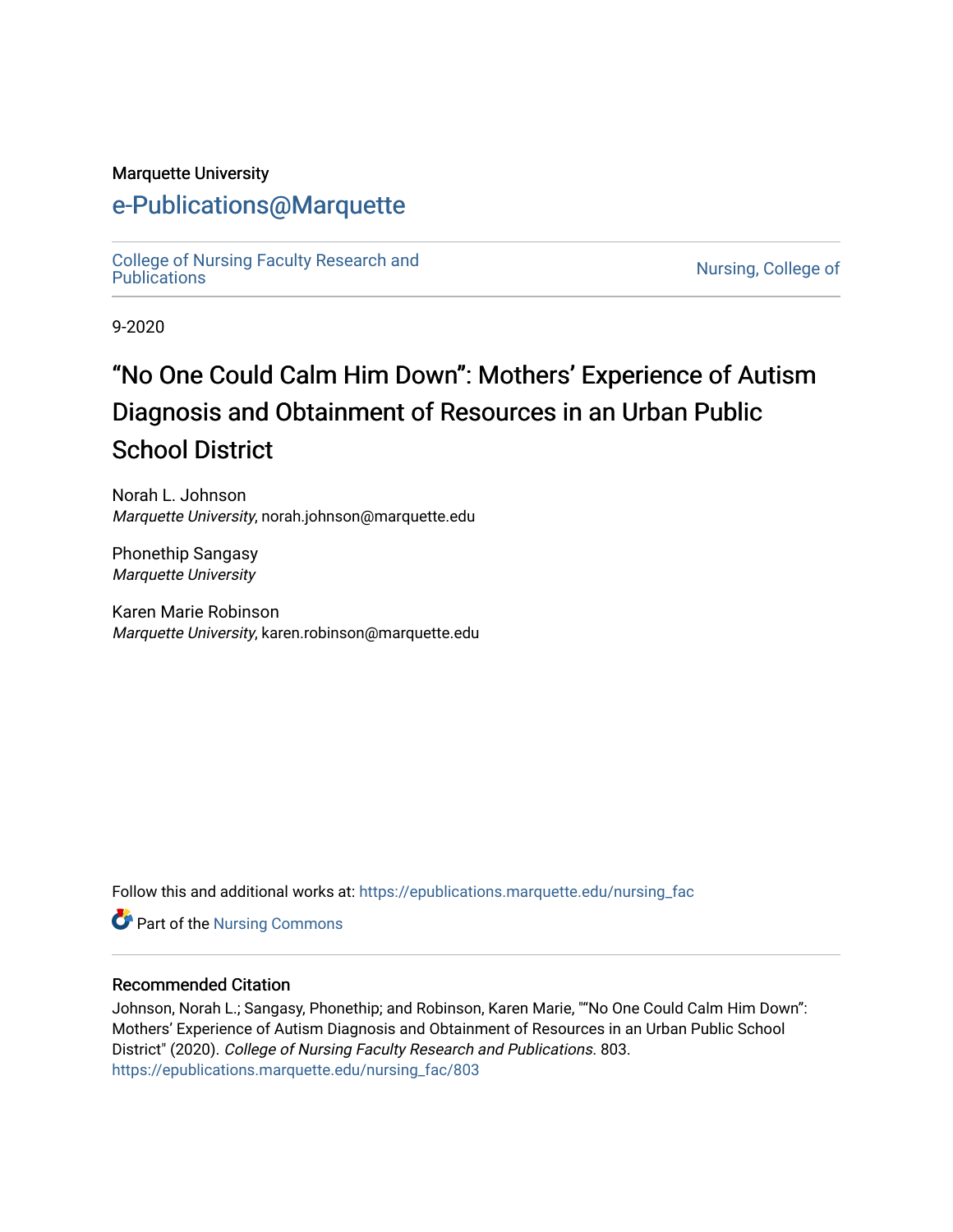**Marquette University**

# **e-Publications@Marquette**

# *Nursing Faculty Research and Publications/College of Nursing*

*This paper is NOT THE PUBLISHED VERSION;* **but the author's final, peer-reviewed manuscript.** The published version may be accessed by following the link in the citation below.

*Families, Systems, & Health*, Vol. 38, No. 3 (September 2020): 255-264[. DOI.](http://dx.doi.org/10.1037/fsh0000527) This article is © American Psychiatric Association and permission has been granted for this version to appear in [e-](http://epublications.marquette.edu/)[Publications@Marquette.](http://epublications.marquette.edu/) American Psychiatric Association does not grant permission for this article to be further copied/distributed or hosted elsewhere without express permission from American Psychiatric Association.

# "No One Could Calm Him Down": Mothers' Experience of Autism Diagnosis and Obtainment of Resources in an Urban Public School District

**Norah Johnson** College of Nursing, Marquette University; **Phonethip Sangasy** College of Nursing, Marquette University **Karen Robinson** College of Nursing, Marquette University

In this study, we explored the experience of accessing diagnosis and resources in a Midwest urban public school district for mothers of children with autism spectrum disorder (ASD). ASD is a collective term for persistent social communication and social interaction challenges and restricted, repetitive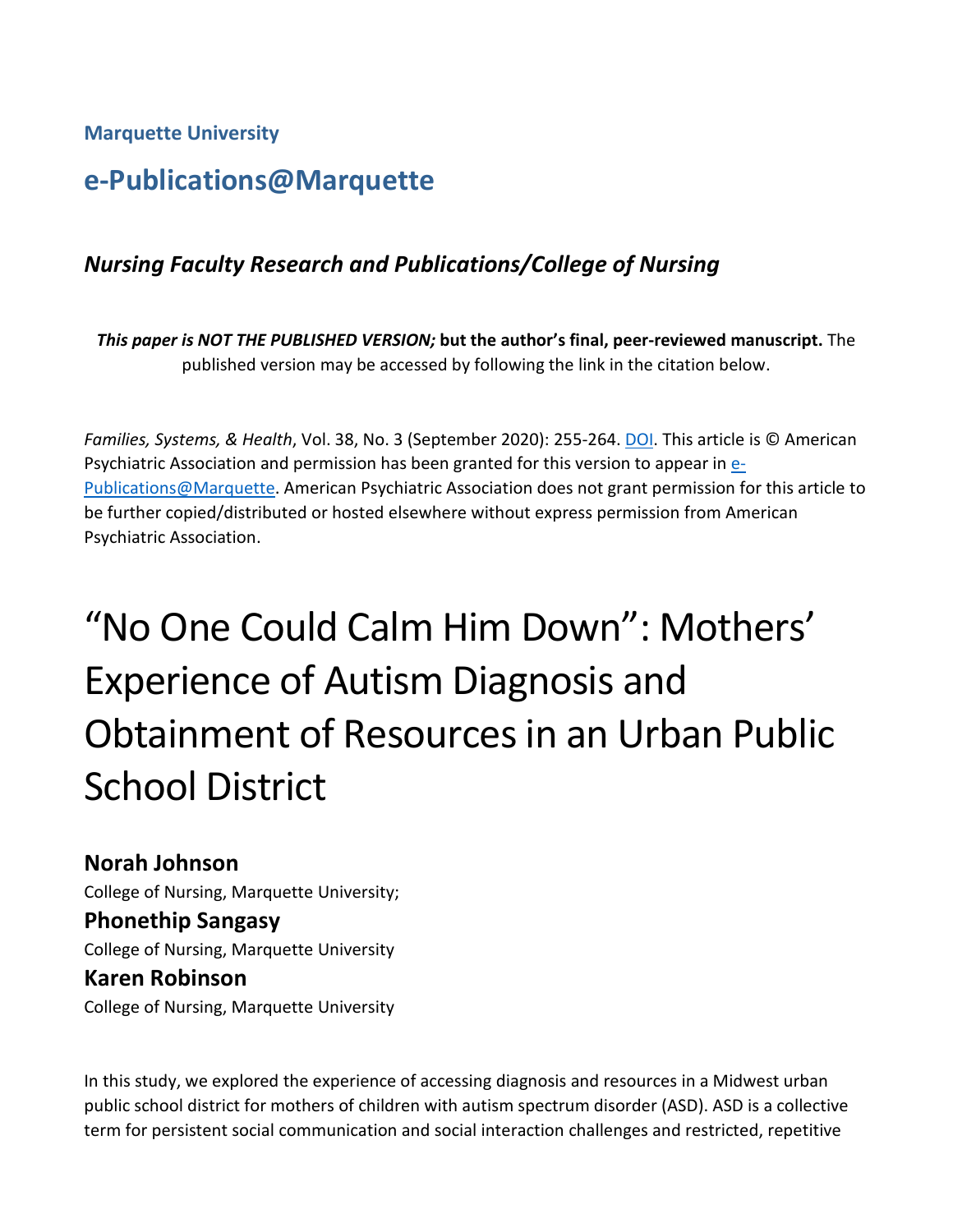patterns of behavior, interests, or activities listed in the *Diagnostic and Statistical Manual of Mental Disorders, Fifth Edition* (American Psychiatric Association, 2013). The prevalence of White children diagnosed with ASD (17.2 per 1,000) is higher than African American children (16 per 1,000) and Hispanic children (14 per 1,000; Centers for Disease Control and Prevention, 2018), with African American children receiving the ASD diagnosis on average 2–3 years later than their White or Hispanic peers (Kerfeld, Hoffman, Ciol, & Kartin, 2011; Magaña, Lopez, Aguinaga, & Morton, 2013; Valicenti-McDermott, Hottinger, Seijo, & Shulman, 2012; Zuckerman, Sinche, Mejia, Cobian, Becker & Nicolaidis, 2014).

Reasons for the inconsistency in ASD diagnosis are multifaceted. Low income, education levels, and cultural beliefs for African American and Hispanic families are barriers to accessing diagnosis and resources (Magaña et al., 2013; Voelkel, LeCroy, Williams, & Holschuh, 2013; Zuckerman et al., 2014). Parents of children with ASD are reported to reduce work or stop working because of the care needs of the child, thus limiting their income (Child and Adolescent Health Measurement Initiative, 2013). Hispanic parents may be hesitant to seek care and services for their child, feeling shame or embarrassment due to the stigma of mental disabilities within their community (Burkett, Morris, Manning-Courtney, Anthony, & Shambley-Ebron, 2015; Zuckerman et al., 2014). There is also a shortage of child focused psychologists, developmental pediatricians, child psychiatrists, and advanced practice nurses with the expertise in developmental and behavioral health to diagnose ASD (Bridgemohan et al., 2018). Thus, some children only receive a school-based/educational determination of ASD based upon the Individuals With Disabilities Education Act (2004) requirements (see Figure 1).

For a student to meet the educational eligibility for ASD, the Individual Education Plan (IEP) team must determine that the impairment adversely affects a student's learning and educational performance. Educational performance may include:

- Cognitive performance, including academic and pre-academic skills.
- Communication skills.
- Personal/Social skills.
- Sensory processing and motor planning skills.
- Adaptive skill, including self-help skills and activities of daily living.

The impact on the educational performance may carry over to the home enviroment. For example, the student could have difficulty with home work that impacts academic performance.

*Figure 1. Educational evaluation guide for autism spectrum disorder (ASD).*

An educational determination of ASD alone is less favorable than also receiving a medical diagnosis of ASD, based on application of the *Diagnostic and Statistical Manual of Mental Disorders* criteria, developmental history, and structured observation (American Psychological Association, 2013). Medical diagnosis gives parents the opportunity to pursue additional therapeutic interventions, such as behavior therapy, speech therapy, occupational therapy, individual counseling, or medication intervention to treat symptoms associated with ASD. Forty-six states and the District of Columbia have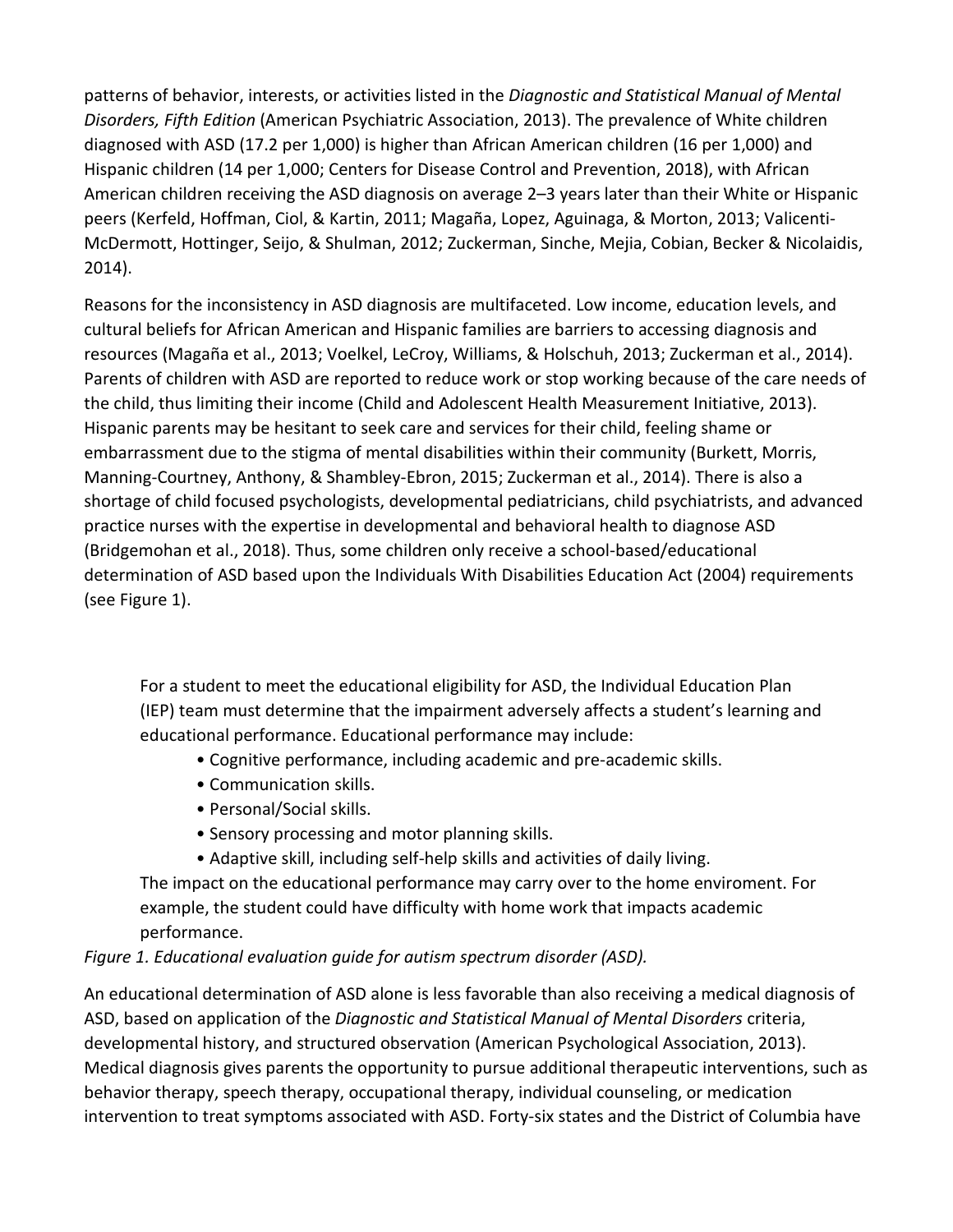laws that require insurance coverage of autism services for people with a medical diagnosis of ASD (National Conference of State Legislatures, 2018).

The two most common services received by students with an educational determination of ASDs are speech/language and occupational therapies at school (Wei, Wagner, Christiano, Shattuck, & Yu, 2014). In contrast, lower rates of students have a behavior management plan to learn impulse control and social skills in schools (Wei et al., 2014). On average, parents of children with ASD use seven to nine therapies outside of the schools to treat symptoms of ASD (Wei et al., 2014). Children without the medical diagnosis of ASD do not qualify for insurance reimbursement for services not offered outside of school and many of these services are not provided for free at school.

In the school environment, mothers have experienced stress and stigma related to their child's behavior and a lack of understanding and empathy from school staff (Gill & Liamputtong, 2011). While many public school districts have specialists in development and behavior (i.e., school psychologists), teachers may be too overwhelmed to understand and implement interventions for behavior that is out of their range of expertise (Cassady, 2011; Friedlander, 2010). Understanding the experiences of parents through their own personal narratives is vital to creating strategies to reduce the barriers and challenges they face when seeking care for their children (Holloway & Freshwater, 2007). The purpose of this study was to explore the experience of accessing autism diagnosis and resources in a Midwest urban public school district for diverse mothers of children with ASD.

# Method

# **Participants**

This study included one focus group held at an urban autism summit with nine mothers of a child between the ages of 5 and 21 years who are diagnosed with ASD in the same public school district. Criteria for inclusion in this study included (a) must be the legal parent/guardian of a child with a medical diagnosis and/or educational determination of ASD and (b) must have a child with ASD who is currently enrolled in a school in the Inner City School District. There were no specific exclusion criteria. The small size of the focus group allowed for an in-depth discussion in a comfortable setting on parental experiences and their perceptions on barriers to care and access to resources outside of school.

## Procedure

After receiving Institutional Review Board approval from Marquette University, the approved flyers were distributed through the local Autism Society. Prior to beginning the focus group session, the participants read and signed the consent forms and filled out a demographic survey and a questionnaire on resource use. Participants were instructed to identify resources they used now or in the past from a list of 33 available resources for persons with ASD noted in a local ASD resource guide. Examples of resources on the list included: applied behavior analysis, aquatic therapy, music therapy, speech/language therapy, support group, recreational summer camps, and respite.

Two researchers led the audio recorded discussion using a structured question guide (see Figure 2). All nine mothers received a \$10 gift card to thank them for their time.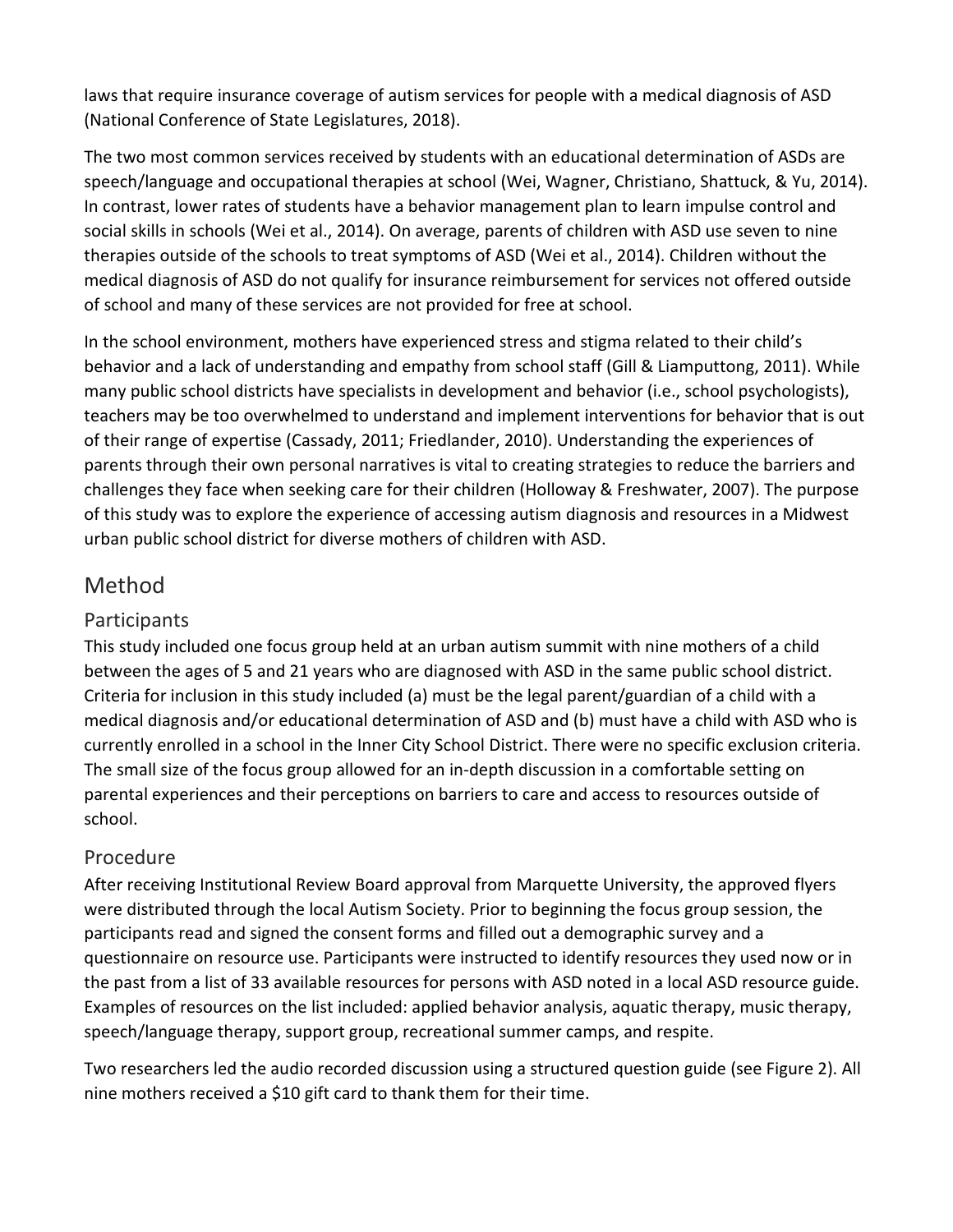- 1. Think back to before your child was diagnosed with autism. What were your concerns? What were your challenges?
- 2. Tell me about your experience of getting the autism diagnosis for your child?
- 3. Can you tell me about the resources/services that you and your child received in school? Outside of school?
- 4. How would you describe your experience with school/health professionals before, during, and after the diagnosis?
- 5. What has helped you the most? What has helped you the least?
- *Figure 2. Focus group question guide.*

### Data Analysis

The narrative inquiry method (Holloway & Freshwater, 2007) was used to analyze the data from the transcripts into themes of attributed meaning to the mothers' experiences. Narratives describe the participants' motivation for their behaviors by capturing the thoughts, feelings, emotions, and reasons for their actions (Holloway & Freshwater, 2007). The process of sharing stories in the small groups facilitated the participants' ability to give meaning to their experiences (Holloway & Freshwater, 2007). Narratives provided others an opportunity to understand the lived experiences of those individuals through their interpretations (Holloway & Freshwater, 2007).

Specifically, the researchers read for themes representing the meanings the participants attributed to the behaviors of the people they came in contact with throughout the process of autism diagnosis and interactions with school personnel. Common words and phrases were labeled and the themes and subthemes were first discerned by individual members of the research team. Next, the researchers met in person and compared the interpretations of the transcription. They discussed the initial differences, the rationale, and the supporting quotations from the transcriptions until they reached consensus on the themes and subthemes from the narratives as an iterative process.

## Credibility and Trustworthiness

Credibility and trustworthiness of the data were supported by the audio recording of the focus group and verbatim transcription by one of the researchers. Two of the three researchers were present at the focus group. The researchers educational backgrounds varied (pediatric nurse practitioner, midwife, biomedical sciences), as did their race and ethnicity (White, Black, Hmong). As a collaborative team, the researchers discussed the role that past experiences had on the identification of the themes and the interpretation of the data from the transcripts.

## Results

Three themes resulted from analysis of the mother's narratives on the attributed meanings to their experience: (a) late diagnosis, (b) negative communication experiences, and (c) coping strategies. Subthemes and exemplar quotations follow the demographics and results of the outside resources survey below.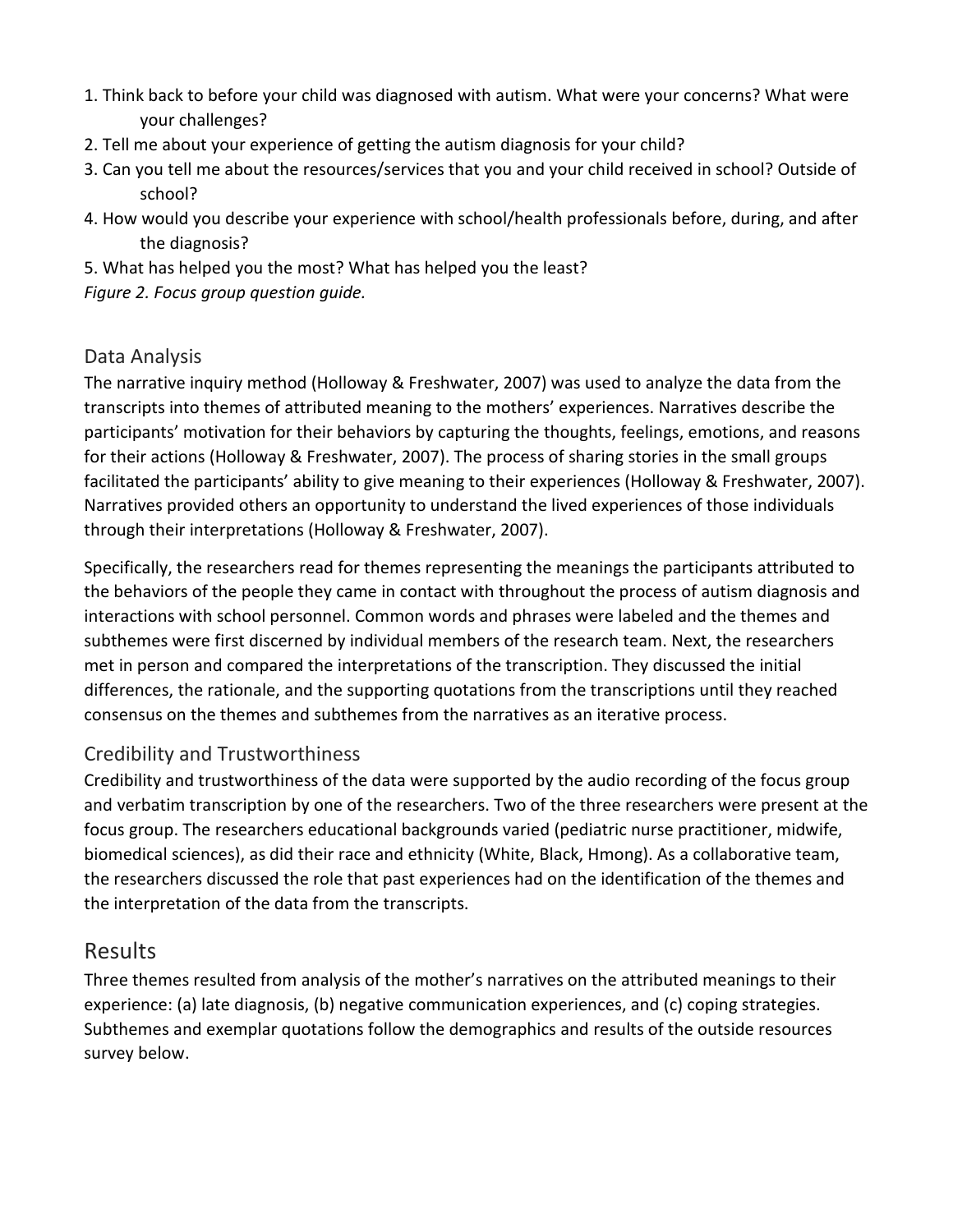## **Demographics**

The demographics of the participants and their child with ASD are displayed in Table 1. All nine participants were married mothers of boys diagnosed with ASD. The mothers identified as African American (56%, *n* = 5), Latina (22%, *n* = 2), and White (22%, *n* = 2), with an annual income below \$61,000. Fifty-six percent (*n* = 5) of mothers had at least a high school degree, and 44% (*n* = 4) had a bachelor's degree or higher. The mean age of child diagnosis was 6 years old (range = 2–15 years). Four children (44%) received different diagnoses prior to the ASD diagnosis (e.g., attentiondeficit/hyperactivity disorder, mood disorders, stuttering, anxiety, depression, or severe retardation). Mothers of six children reported that their child had both a medical diagnosis of ASD from a clinic and a school-based determination of ASD, while the other three mothers reported that their child only had a school-based determination of ASD.

| Demographic                            | n(%)   |
|----------------------------------------|--------|
| Mother                                 |        |
| Gender (female)                        | 9(100) |
| Age, years                             |        |
| $25 - 34$                              | 1(11)  |
| $35 - 44$                              | 3(33)  |
| $45 - 54$                              | 4(44)  |
| $55 - 64$                              | 1(11)  |
| Marital status (married)               | 9(100) |
| Race                                   |        |
| White (non-Hispanic)                   | 2(22)  |
| Hispanic                               | 2(22)  |
| African American                       | 5(56)  |
| Highest degree                         |        |
| High school/GED                        | 1(11)  |
| Some college, no degree                | 4(44)  |
| <b>Bachelor</b>                        | 2(22)  |
| Master                                 | 2(22)  |
| Income                                 |        |
| ≤\$20,000                              | 2(22)  |
| \$21,000-40,000                        | 3(33)  |
| \$41,000-60,000                        | 0(0)   |
| >\$60,000                              | 2(22)  |
| Unanswered                             | 2(22)  |
| Child                                  |        |
| Gender (male)                          | 9(100) |
| Age of early indications of ASD, years |        |
| $\leq 1$                               | 2(22)  |
| $1 - 3$                                | 6(67)  |
| $3 - 6$                                | 1(11)  |

Table 1 *Mother and Child Demographics (N = 9)*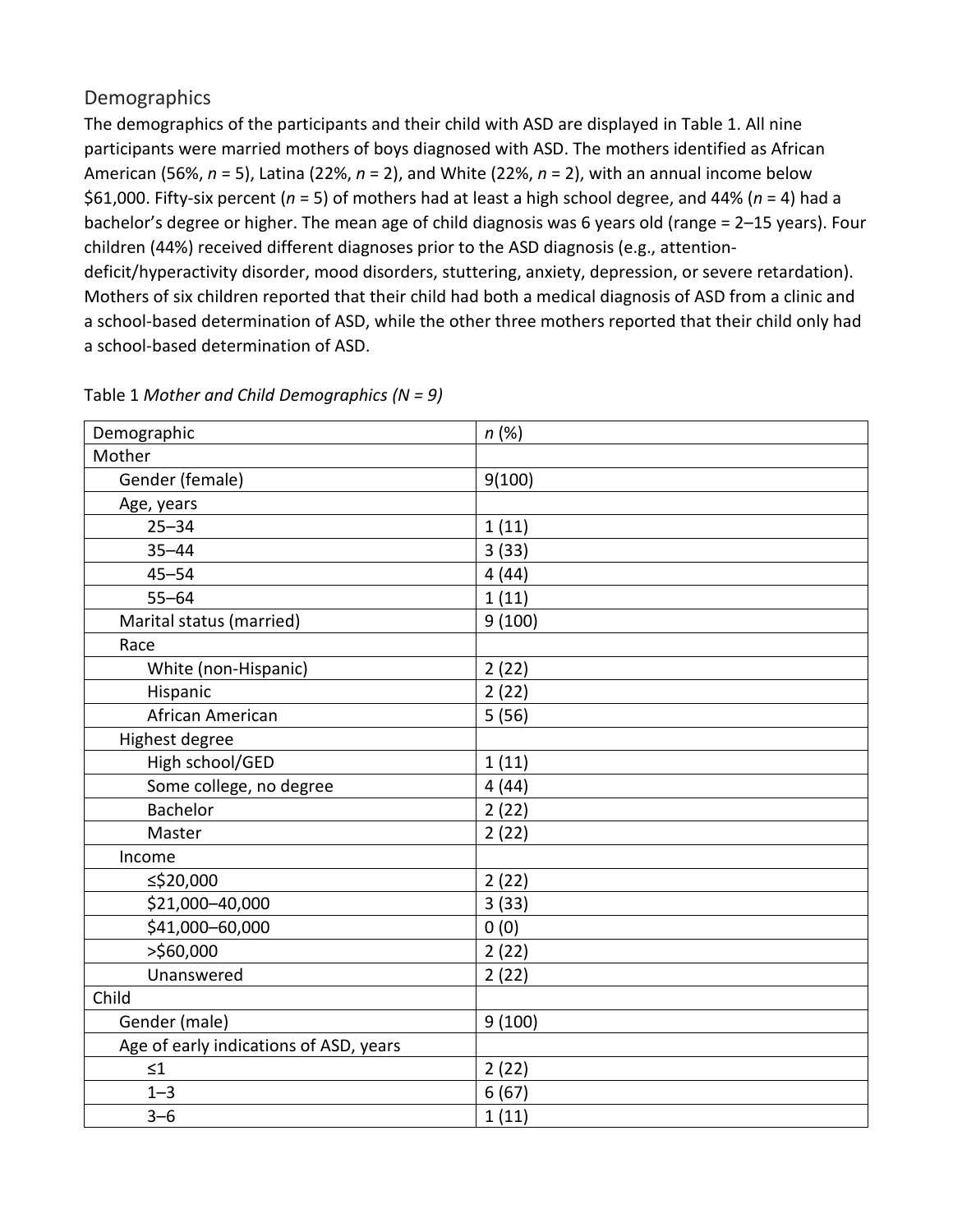| Age of diagnosis, years |        |
|-------------------------|--------|
| $1 - 5$                 | 4 (44) |
| $6 - 10$                | 3(33)  |
| $11 - 15$               | 2(22)  |
| First diagnosis         |        |
| ASD only                | 5(56)  |
| Non-ASD <sup>a</sup>    | 4(44)  |

Note. ASD = autism spectrum disorder.

a Attention-deficit/hyperactivity disorder, mood disorders, stuttering, anxiety, depression, or severe retardation.

### Outside Resources

Table 2 presents the types of resources that the mothers and their children with ASD are receiving outside of school. Six of the nine mothers indicated that they were currently receiving resources outside of school. However, only 27% (9 of 33) of possible resources and services listed in the survey were reported to be used. The resource used the most was Title 19 Medicaid insurance by 33% (*n* = 3) of the mothers, while the second highest was respite, recreational summer camp and social skills classes at 22% (*n* = 2) for each resource.

#### Table 2. *Mother's Resource Use Outside of School (N = 9)*

| Resource                     | n(%)  |
|------------------------------|-------|
| Katie Beckett T-19 insurance | 3(33) |
| Respite                      | 2(22) |
| Recreational summer camp     | 2(22) |
| Behavioral therapy           | 1(11) |
| Social skills class          | 2(22) |
| Psychotherapy                | 1(11) |
| Aquatic therapy              | 1(11) |
| Daily living skills          | 1(11) |
| Assistive technology         | 1(11) |

## Themes

#### *Late diagnosis*

#### *Problems that parents didn't perceive as signs of ASD*

Five mothers mentioned what they had observed about their child's behaviors, as well as what others had noticed, which they did not recognize as signs of ASD: One mother stated that "One of the therapists noticed something about him doing things like spinning in the floor or mimicking like a puppet in his hands, with his hands . . . I didn't think anything of it at the time." A second mother noted that her child had trouble sleeping but did not know it was a sign of autism. She stated, "I was up—the type to be up at 3:30 in the morning to go to work and he still be up watching TV. I was like 'Go to sleep.'" A third mother reported that her son had trouble when he started school. "He couldn't go into the classroom, he couldn't sit there, he could not listen, he couldn't do what you were expected to do in a school setting."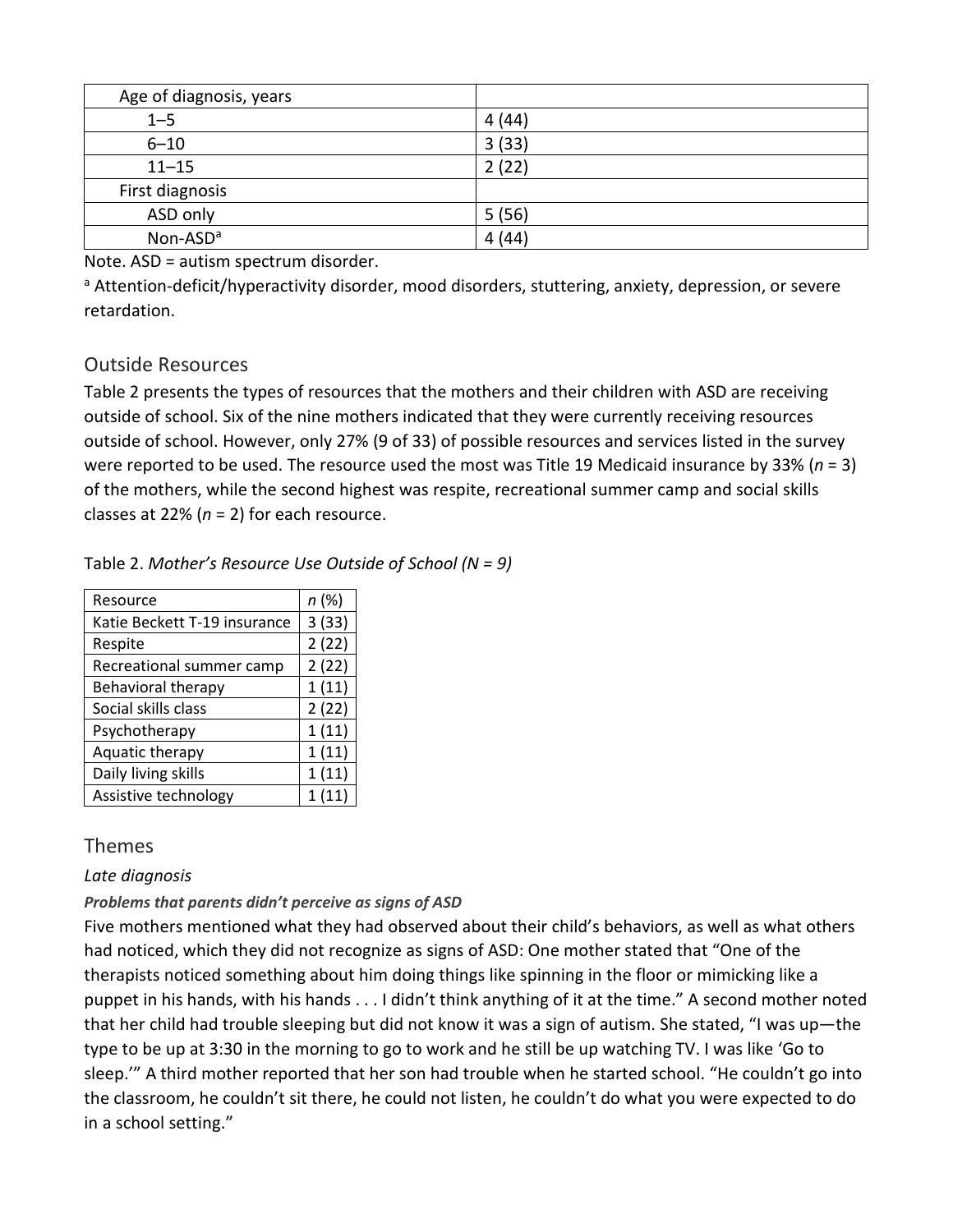Two mothers commented on the activity level of their child. One mother stated that

at about 1.5–2 years he hit the terrible two's and it seemed that he would never get out of them. He would get inordinately upset at small things, and take a while to calm down. Our baby sitter noticed it too.

Another mother remembered her son was not active enough. She stated,

. . . really quiet and a nice little boy if I sat him down with his toys. He would just be looking out the window, looking at his toys, he never touched the toys at all . . . (he) never cry and he never spoke until he was 5 or 6 years old.

#### *Making comparisons to other siblings or children*

One mother stated that she knew something was wrong: "[He] is our second child, so we knew that this was just not quite right." Additionally, two other mothers shared that, prior to receiving the autism diagnosis, they would compare their child's behaviors and developmental stages to another sibling or younger relative. One mother said, "My niece was doing all these things and he was not. Um, he didn't really have . . . eye contact with us . . . nor did he play with her. Um he mostly was to himself." Another mother stated,

He was just so quiet like sometimes you just see him laying down just looking up, and he was like, maybe 6 months old and I'm like "oh he's so good" . . . And uh, you know I didn't, no, we didn't connect it.

She went into further details about the comparisons she made between her son and daughter as they got older: "When his sister was three (years old) . . . she didn't have the same symptoms or the same behavior patterns as he did. Like she spoke a lot, she was so social so I thought, okay maybe there is something going on. . . ."

#### Negative communication experiences

#### *Husband and wife*

Mothers reported facing hardships alone with the lack of support from their husbands. One mother expressed her feelings about her husband while she was dealing with her son's problems: "I was a first time mom and my husband wasn't any help." Another mother discussed how she and her husband felt when they tried dealing with their son's meltdowns: "No one knew how to calm him down, dad get mad, and it's like, you get mad and angry at him, it just makes it worse and, we didn't know how to calm him down."

#### *Parent–educational professional*

The mothers addressed the negative communication experiences with educational professionals extensively. One of the three mothers commented on the lack of shared decision making with school professionals regarding one of the services for her child with ASD:

Some of the things that were listed in his IEP (Individual Education Plan) that he was supposed to get was like occupational therapy but at one school, they decided among themselves that they were not gonna give it to him.

One mother shared personal examples about school professionals. She stated,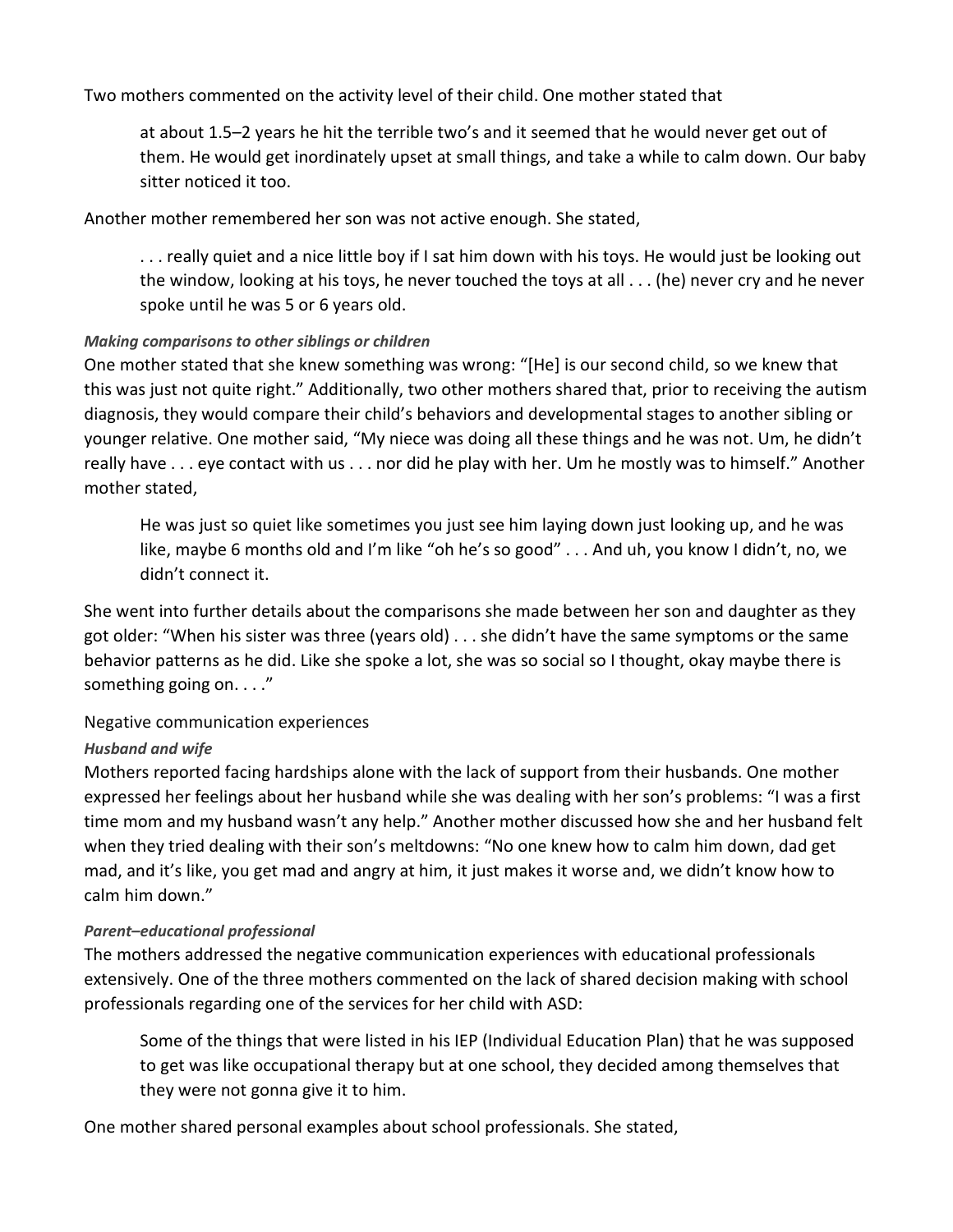Not once did they ever mention autism. They said he's developmentally delayed. I need you to come in to an IEP meeting and sign off on this. I said no. Nothing was really explained. They would tell me if you don't sign the IEP, your son cannot continue to be in school full day, you have to pick him up at noon. . . . so, I said (expletive) it. I took him out of school and I kept him at home until he was five.

Communicating with the schools on the telephone was an issue for two of the three mothers. After unreturned telephone calls they reported going to the school in person. A mother shared one of her experiences with the lack of communication from her son's school: "I would call the school so many times trying to get somebody to get back . . . they would be on the defense and I wouldn't get anywhere . . . so . . . I got him out of there."

One mother perceived a lack of communication from school and their reaction to her constant phone calls. She reported that she felt she was sacrificing her personal time to take care of her son at school: "I'm calling up there all the time. They think I'm the troublemaker. . . . I started volunteering at school every day so I could watch over my son." Another mother also found herself giving up her time to take care of her son at school: "We can't get off work. There's been so many occasions I've had to run to the school on my lunch hour."

One of the mothers shared how she perceived she fought with the school to obtain one of the resources for her child with ASD: "In school he also would have, um, OT, occupational therapy, because he couldn't hold the scissors and I had to fight them for that." Another mother shared her success with obtaining the IEP for her son with ASD: "It took us three years to get him that IEP. They kept saying no he's fine. Until he started acting up in class. And I knew it was gonna happen. It was just a matter of time."

Mothers discussed their feelings and perceptions about teachers' intentions to help children with ASD, which sparked two different viewpoints. This quote portrays one point of view about teachers' best intentions: "They have had the best intentions . . . I think in many cases, they want to help, they want to make accommodations . . ."Another mother agreed: "I think there's best of intentions." Another mother stated, "They got good intentions. Uh, but when they have all the pressures from everywhere else, my boy's gonna get left between the cracks or whatever unless I'm advocating and I know you all know, it's tiring." Another mother stated, "But if we did not wear out bossy boots in many different colors . . . what happens to the kids whose parents don't know."

One of the other mothers noted that her personal experience led her to doubt that teachers have the best intentions. She stated, "Unfortunately I haven't had that experience where I believed they have the best intentions . . . so, the easiest route is to remove your child, or to have them go to another class, or somewhere else." She also addressed what she thought it meant for someone to have good intentions: "If you have the best intentions, then you're gonna advocate no matter what your resources are, the limitations on them"

#### Coping strategies

#### *Resources*

A total of five mothers shared information on the resources and strategies they used to help them, as well as their child, cope with the challenges they faced. One mother noted that "My family support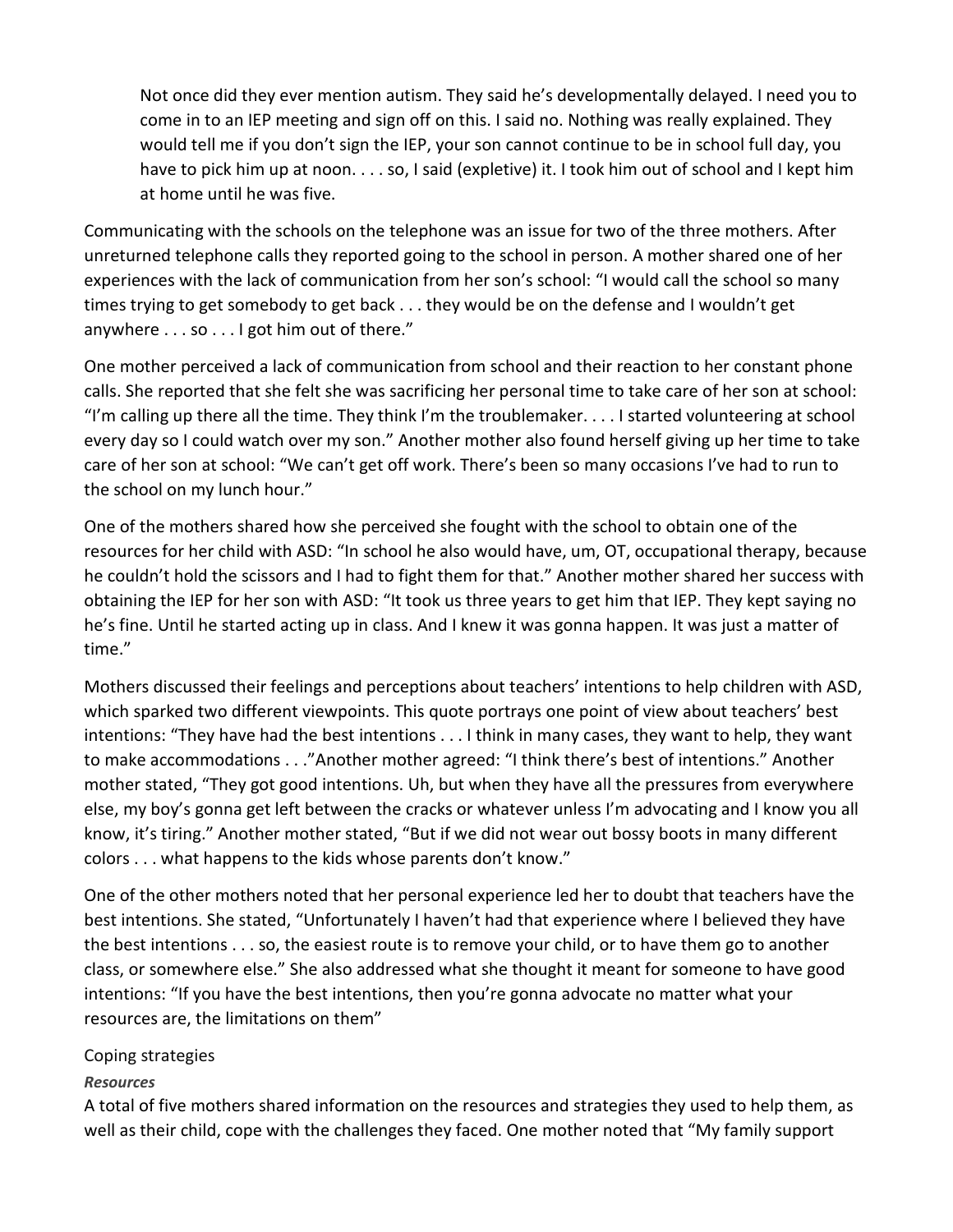group, being able to um, vent, and uh, finding resources on the Internet on how to handle, um, stress, the stressors at home with the children, I mean with the schools, complaints."

Three of the five mothers mentioned specific resources in addition to the "resources used" questionnaire, including extended school year and recreation. "It's (recreation's) just wonderful. He's not bored, he does swimming, [and] they go on field trips." Two mothers noted the use of other recreation/theater groups:

I know (theater group name) has been huge for us. That's my safe place. They also have a program called Next Steps. And they don't turn anyone away for financial reasons . . . you have to fill out an application but I've never been turned away for a need.

Another mother described what she liked about another local program with the following statement: "I love taking him there because they—they don't judge him, they don't take personal what he may do or say, they know how to deal with meltdowns."

#### *Prayer*

One of the mothers shared that she uses prayer to help her cope with her challenges as the other mothers voiced equal sentiments regarding church and religion. She stated, "I don't want to step boundaries over anybody's religious beliefs, but prayer. . . ." Another mother interrupted her to agree by stating, "Oh yeah." A third mother noted, "MH and church" while a fourth mother said, "Prayer did a lot. It did I mean . . ." Three mothers interrupted her and quickly added their agreement: "Yes I believe that church. . . ," "For me, I second that," and

Locking myself in the bathroom, y'know, to take five minutes. And then I used to pray this prayer . . . to pray to take the stress off of him and put it on me . . . (and) for God to put people, positive people, in our pathway.

# **Discussion**

We identified three themes capturing the meanings that the mothers attributed to their child's ASD diagnosis and access and use of resources. The mothers attributed the late diagnosis to various issues. The meanings for the first theme, late diagnosis, reflects current literature on barriers to care. Mothers missed signs of ASD and did not think of it much until someone else pointed out the symptoms or until they started comparing their child's development to other siblings and younger relatives. This oversight was related to the lack of knowledge of the symptoms of ASD, which often delay diagnosis of ASD in children (Voelkel et al., 2013; Zuckerman et al., 2014). Some of the children were diagnosed with other disabilities and medical issues such as ADHD, mood disorders, stuttering, anxiety, depression, and severe retardation. Misdiagnosis by professionals who lack the training and experience with ASD patients contributes to uncertainty in ASD prevalence among children, specifically minority children as well as diagnostic delay, which affects eligibility for certain services, such as the Birth to Three Program (Kerfeld et al., 2011; Valicenti-McDermott et al., 2012). The Birth to Three Program is a federally mandated Early Intervention program designed to help children with developmental delays or disabilities during the first 3 years of life to improve health outcomes (U.S. Department of Education, n.d. a).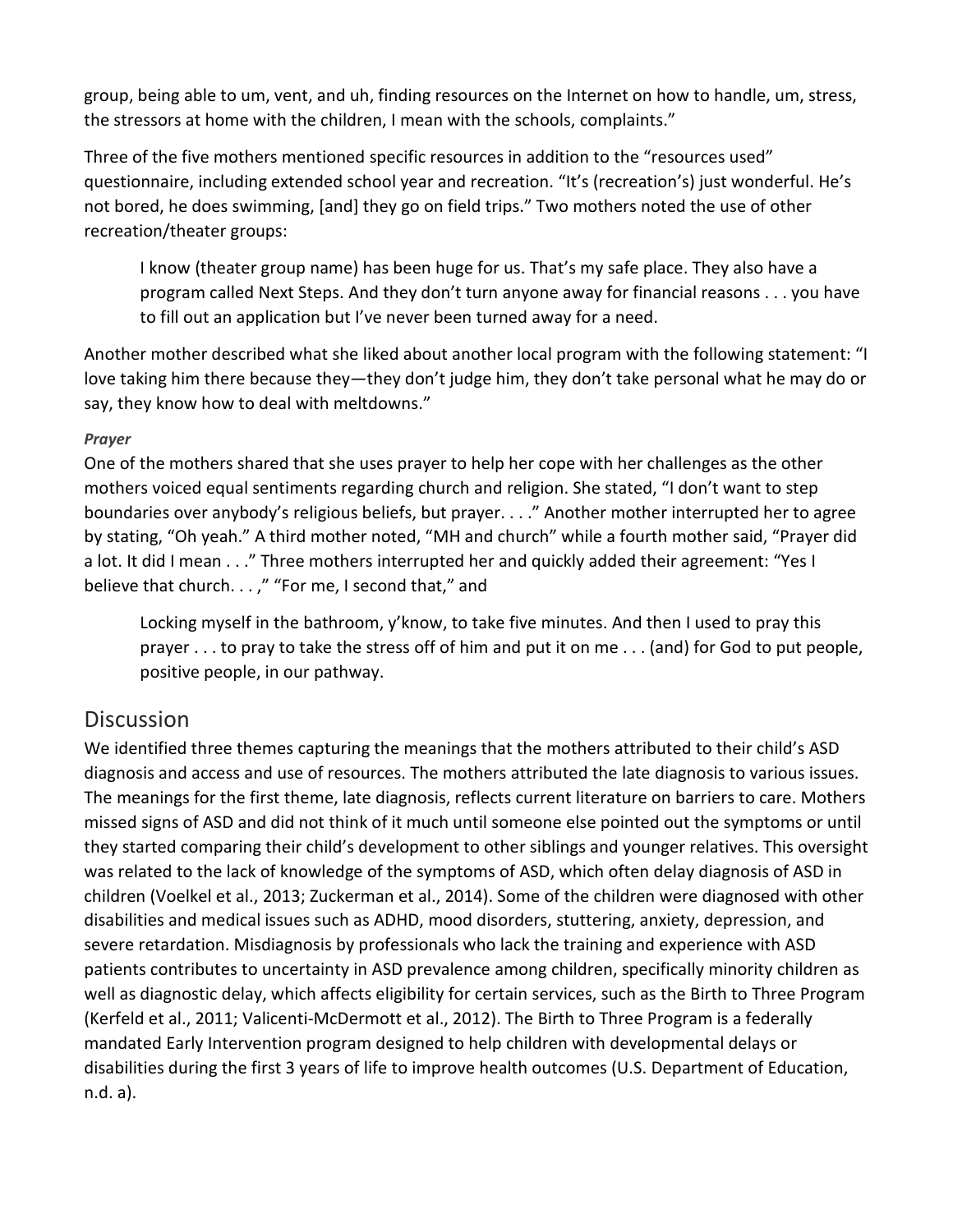Implicit bias, that is, unintentional prejudice and stereotyping, may have contributed to the difficulties mothers' experienced in interacting with the schools. Como, Florindez, Tran, Cermak, and Stein Duker (2019) reported that implicit biases might be held by health care providers and manifest in language when health care language includes microaggressions, marginalization, and preconceptions, highlighting biases about patients (Como et al., 2019). Professionals might unconsciously use language that could negatively impact patient–provider rapport and increase stigma the already marginalized population of mothers of children with ASD and may effect quality of care (Como et al., 2019).

Nonacceptance of ASD within certain schools and communities resulted in a few parents removing their children and acting on their own to find the best resources and environment for their child to thrive in. The stigma of developmental disabilities and the lack of acceptance of ASD in communities seemed to drive families to take power into their own hands to inform their community and spread awareness (Burkett et al., 2015). However, this action also contributed to negative communication experiences between parents and educational professionals. Because some parents/mothers may have not heard of ASD, the communication between the assessment team at the school must be sensitive and supportive so that the parent acts on the recommendations of the assessment team and does not remove the child from the resources at the school that are intended to help the child have the best developmental outcomes.

The second theme, negative communication experiences, reflects current literature on the mothers' perception on the lack of parent-school partnership and the lack of husband-wife communication and support. Mothers in this study went into detail about their experiences of difficulties with the school. The mothers shared that they were left out of decision-making regarding their child's services, which resulted in their perceived need to fight with the schools for those services. In addition, the general education teachers and administrators were perceived by mothers as refusing to collaborate with them, advocate for, or assist in providing services that their child with ASD needed for growth, development, and academic success. Parents are legally part of the IEP for children with disabilities (U.S. Department of Education, n.d. b). The mothers' narratives highlighted a disconnect between this legal requirement and the mothers' perception of the poor procedural and interpersonal approaches of the school personnel. Evidence from recent studies suggests that poor communication, denial of services, and exclusion from decision-making causes parents to fight for services, advocate for their children, and develop an "us versus them" attitude (Burkett et al., 2015; Jolles, Lee, & Javier, 2018; Magaña, Parish, Rose, Timberlake, & Swaine, 2012). Many mothers of children with disabilities take advocating for their child beyond the family to the level of activist roles outside of the family (Keenan, Dillenburger, Doherty, Byrne, & Gallagher, 2010).

The mothers from the focus group expressed their desire to establish a parent–school partnership to share their stories, perspectives, and challenges with school professionals who lacks the training, experience, and knowledge to work with children with ASD. A few of the mothers briefly mentioned their husbands during the discussion regarding the time before and during their child's diagnosis. One mother described her husband negatively during the diagnostic process. Another mother commented that her husband gets angry whenever their son has a meltdown. The final mother mentioned that her husband was indifferent after their son received the ASD diagnosis. Little detail is known about the quality of their marital life but one study found that husbands either tend to discredit mothers'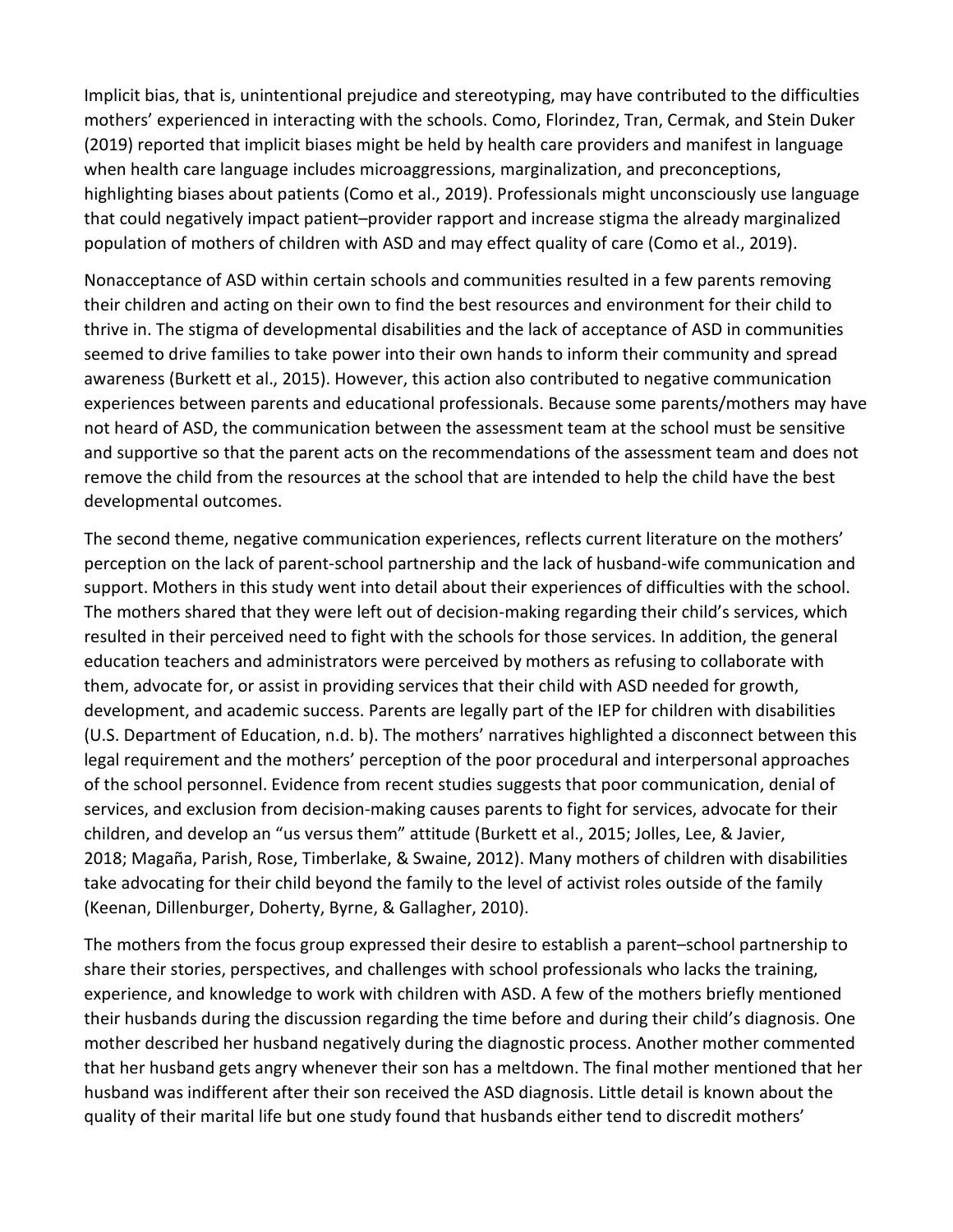concerns, be uncooperative with the diagnostic process, or take a passive role in their child's care (Zuckerman et al., 2014). Such reactions place burden on mothers to navigate the diagnosis and treatment for their child with symptoms of ASD.

Lastly, various coping strategies were used by mothers to relieve stress and to obtain resources for their children with ASD. Outside resources are important for behavior management and social skills training not offered in schools. Programs that had an accepting, nonjudgmental environment run by people with ASD knowledge and training were highly preferred by the mothers. Professionals or groups that are culturally insensitive or judgmental widen the gap in relationship and trust with parents (Burkett et al., 2015; Magaña et al., 2012). Programs and services that did not turn parents away due to financial reasons were also favorable. One study found that families struggle to pay for quality services due to financial barriers and poor insurance coverage (Sansosti, Lavik, & Sansosti, 2012). Training existing school nurses in pediatric mental health could better support children and families.

In the present study, religion and prayer also played an important role with coping with stress. This finding matches past research finding that spirituality and religious coping are salient factors in resilience for parents of children with ASD, contributing to family quality of life (Ekas, Whitman, & Shivers, 2009; Gardiner, Mâsse, & Iarocci, 2019). Thus, the awareness of ASD in communities and churches should be prioritized as well to reduce stigma and empower families to seek resources for their child with ASD, and welcome parents and children at churches (Johnson & Van Hecke, 2015). Only six of the nine students in the present study had medical diagnosis of ASD, and six listed they used outside resources, often requiring this medical diagnosis. The number of resources they accessed was lower that than the reported average of seven to nine therapies outside of the schools to treat symptoms of ASD used by a typical parent of a child with ASD (Wei et al., 2014).

# Limitations

This study has limitations. The sociodemographic make-up of the participants, both in terms of race/ethnicity and income likely contributed to experiences unique to these groups. Although the mothers of the focus group expressed their experiences and difficulties with communicating with school professionals and caring for a child with ASD, their experiences may not be generalized for other families of children with ASD given the small sample size. Data on resource use at school was not collected. The perspective of teachers, school health care providers, fathers and Spanish speaking parents was not presented.

# Conclusion

This study is one small but important step toward assessing and planning access to resources for economically disadvantaged inner-city families of children with ASD, who receive late diagnosis of ASD and are challenged to communicate successfully with school personnel. These barriers may be related to implicit biases on the part of providers and school personnel. This needs to be studied. The mothers' narratives indicated a strong need for advocacy and parent-school partnership. Future research could build on this study by assessing the perspectives of teachers and school nurses, and compare gender differences between the experiences and perceptions of fathers and mothers on access to resources and diagnosis for their children with ASD. Spanish-speaking families of children with ASD should also be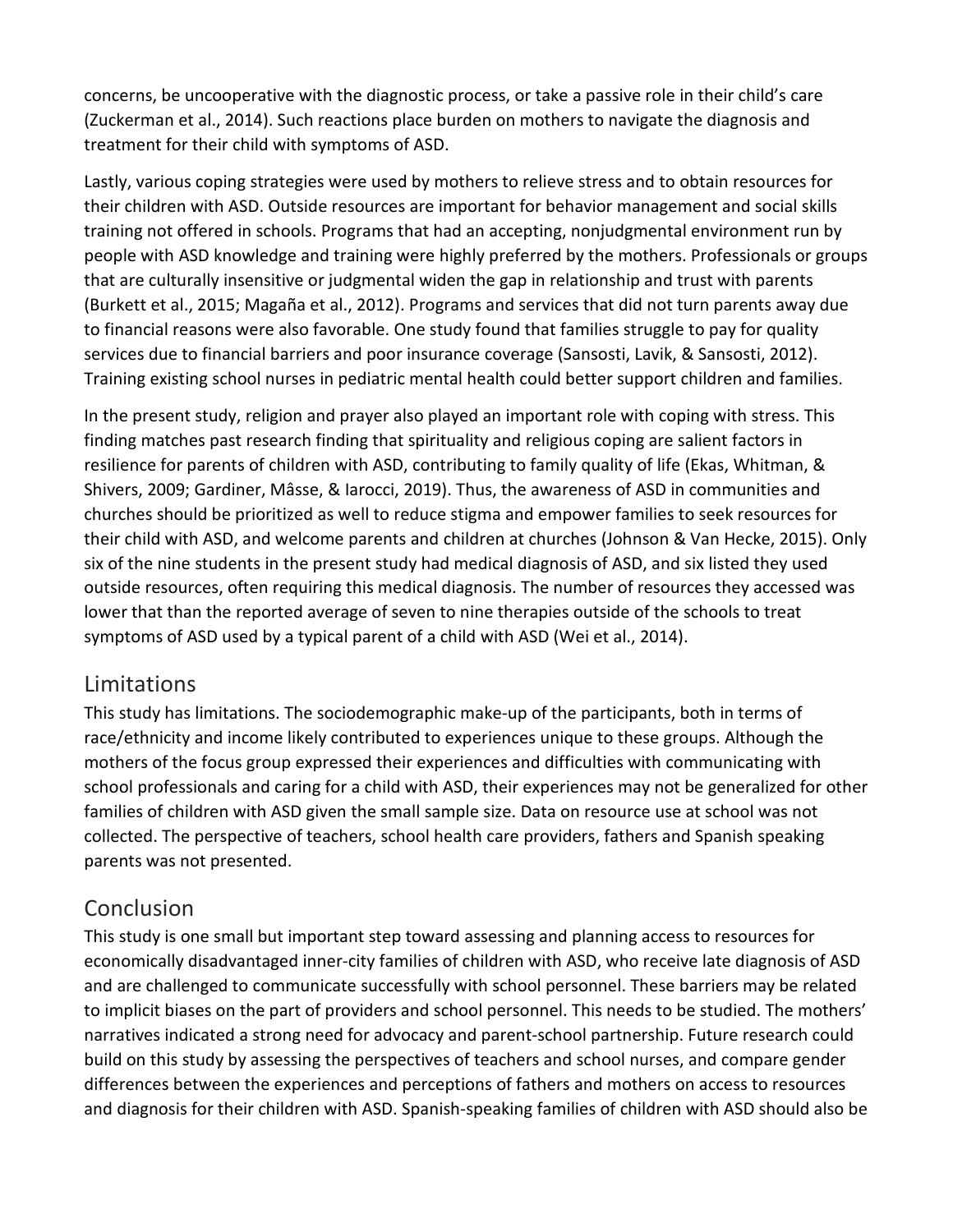recruited to learn more about the meanings they attribute to their experiences and perceptions of ASD diagnosis and access to resources.

# [References](https://0-web-a-ebscohost-com.libus.csd.mu.edu/ehost/detail/detail?vid=2&sid=6fb216ed-9277-48eb-8d2f-b39f882ccb07%40sessionmgr4006&bdata=JnNpdGU9ZWhvc3QtbGl2ZSZzY29wZT1zaXRl#toc)

- American Psychiatric Association. (2013). *Diagnostic and statistical manual of mental disorders* (5th ed.). Arlington, VA: Author.
- Bridgemohan, C., Bauer, N. S., Nielsen, B. A., DeBattista, A., Ruch-Ross, H. S., Paul, L. B., & Roizen, N. (2018). A Workforce Survey on Developmental–Behavioral Pediatrics. *Pediatrics*, *141*, e20172164. 10.1542/peds.2017-2164
- Burkett, K., Morris, E., Manning-Courtney, P., Anthony, J., & Shambley-Ebron, D. (2015). African American families on autism diagnosis and treatment: The influence of culture. *Journal of Autism and Developmental Disorders*, *45*, 3244–3254. 10.1007/s10803-015-2482-x
- Cassady, J. M. (2011). Teachers' attitudes toward the inclusion of students with autism and emotional behavioral disorder. *Electronic Journal for Inclusive Education*, *2*(7), 5.
- Centers for Disease Control and Prevention. (2018). *Community report on autism*. Retrieved from [https://www.cdc.gov/ncbddd/autism/addm-community-report/differences-in](https://www.cdc.gov/ncbddd/autism/addm-community-report/differences-in-children.html)[children.html](https://www.cdc.gov/ncbddd/autism/addm-community-report/differences-in-children.html)
- Child and Adolescent Health Measurement Initiative. (2013). *National profile of children with special health care needs and autism spectrum disorders: Key findings from the 2009/10 NS-CSHCN and 2011/12 NSCH*. Retrieved from [https://www.childhealthdata.org/docs/drc/asd-data-brief\\_7-30-13.pdf](https://www.childhealthdata.org/docs/drc/asd-data-brief_7-30-13.pdf)
- Como, D. H., Florindez, L. I., Tran, C. F., Cermak, S. A., & Stein Duker, L. I. (2019). Examining unconscious bias embedded in provider language regarding children with autism. *Nursing & Health Sciences*, *22*, 197–204.
- Ekas, N. V., Whitman, T. L., & Shivers, C. (2009). Religiosity, spirituality, and socioemotional functioning in mothers of children with autism spectrum disorder. *Journal of Autism and Developmental Disorders*, *39*, 706–719. 10.1007/s10803-008-0673-4
- Friedlander, D. (2010). "Sam comes to school": Including students with autism in your classroom. *The Clearing House*, *82*, 141–144. 10.3200/TCHS.82.3.141-144
- Gardiner, E., Mâsse, L. C., & Iarocci, G. (2019). A psychometric study of the Family Resilience Assessment Scale among families of children with autism spectrum disorder. *Health and Quality of Life Outcomes*, *17*, 45. 10.1186/s12955-019-1117-x
- Gill, J., & Liamputtong, P. (2011). Being the mother of a child with Asperger's syndrome: Women's experiences of stigma. *Health Care for Women International*, *32*, 708–722. 10.1080/07399332.2011.555830
- Holloway, I., & Freshwater, D. (2007). *Narrative research in nursing*. Oxford, United Kingdom: Blackwell.
- Individuals With Disabilities Educational Act. (2004). *Sec. 300.8 Child with a disability*. Retrieved from <http://idea.ed.gov/explore/view/p/,root,regs,300,A,300%252E8>
- Johnson, N., & Van Hecke, A. (2015). Increasing autism awareness in inner-city churches: A brief report. *Journal of Pediatric Nursing*, *30*, e63–e69. 10.1016/j.pedn.2015.04.008
- Jolles, M. P., Lee, P. J., & Javier, J. R. (2018). Shared decision-making and parental experiences with health services to meet their child's special health care needs: Racial and ethnic disparities. *Patient Education and Counseling*, *101*, 1753–1760. 10.1016/j.pec.2018.05.022
- Keenan, M., Dillenburger, K., Doherty, A., Byrne, T., & Gallagher, S. (2010). The experiences of parents during diagnosis and forward planning for children with autism spectrum disorder. *Journal of Applied Research in Intellectual Disabilities*, *23*, 390–397. 10.1111/j.1468-3148.2010.00555.x
- Kerfeld, C. I., Hoffman, J. M., Ciol, M. A., & Kartin, D. (2011). Delayed or forgone care and dissatisfaction with care for children with special health care needs: The role of perceived cultural competency of health care providers. *Maternal and Child Health Journal*, *15*, 487–496. 10.1007/s10995-010-0598-3
- Magaña, S., Lopez, K., Aguinaga, A., & Morton, H. (2013). Access to diagnosis and treatment services among Latino children with autism spectrum disorders. *Intellectual and Developmental Disabilities*, *51*, 141– 153. 10.1352/1934-9556-51.3.141